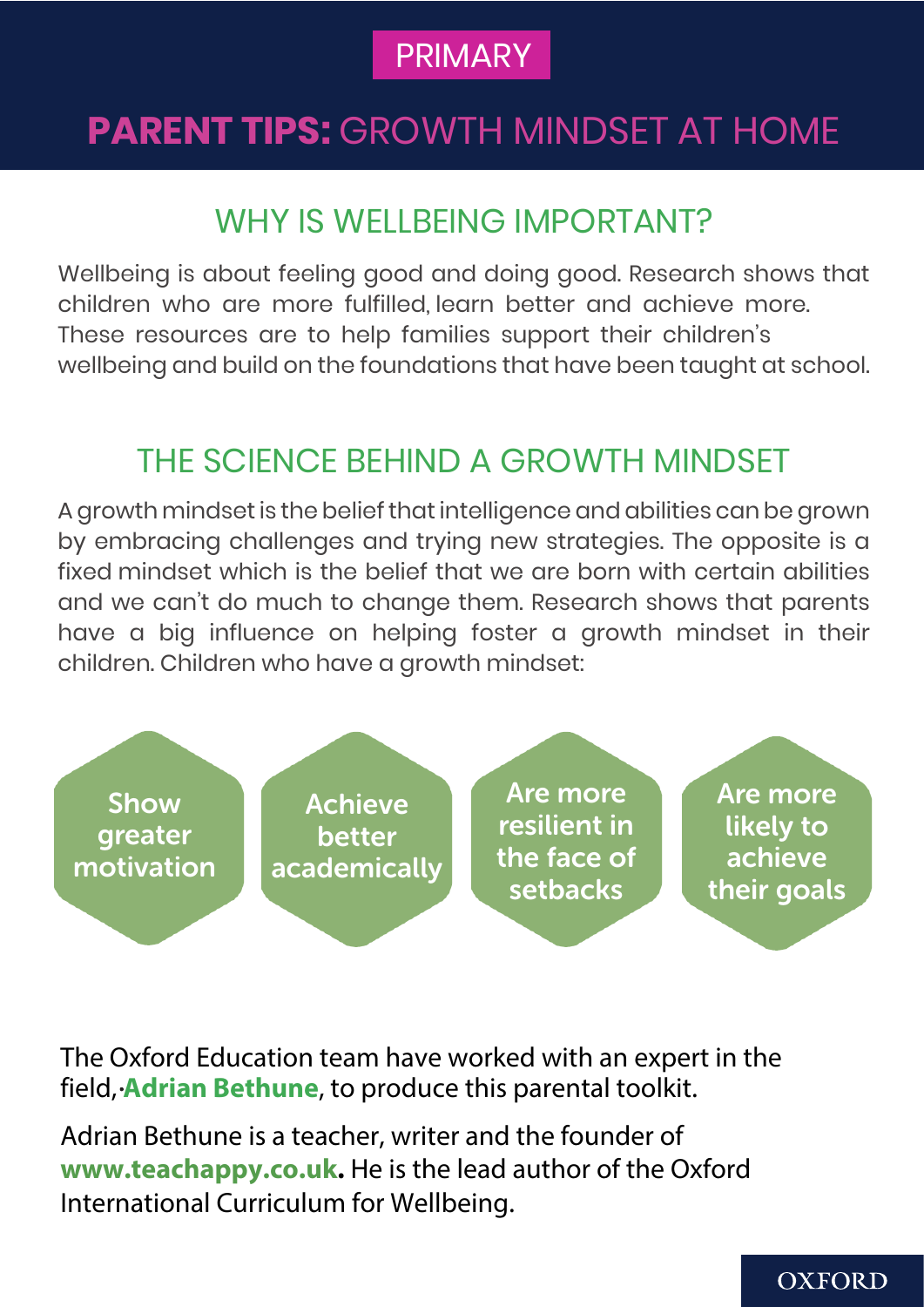### **FOR PARENTS**

### WHAT CAN YOU DO TO FOSTER A GROWTH MINDSET AT HOME?

Parents are very influential in determining their children's mindsets, so try these ideas to help foster a growth mindset:

- Model it show your children that you challenge yourself and learn from your mistakes. Share stories of when you try to do difficult things and what you do to overcome your obstacles.
- Praise the process praising children for their intelligence (for example, "You're so clever!") has been shown to foster a fixed mindset. Instead, praise the process your child goes through to accomplish things. Praise their effort, determination and resilience. For example, "I'm so impressed that when you got stuck on that maths problem, you tried a different strategy and didn't give up!"
- Set challenges set meaningful challenges for your children such as things they want to do but can't do yet, and give them your support and encouragement to achieve them.

# **FOR KIDS**

### THREE ACTIVITIES FOR YOU TO TRY!

Try out these ideas at home to help you develop a growth mindset.

- The power of yet If you are struggling to learn or do something, say "I can't do this…yet!" Using 'yet' means you know you have the potential to master that skill but it's going to take more time and practise.
- Keep learning Learning happens everywhere, not just at school. Choose a topic you're really interested in and research five interesting facts about it. Then present your fun facts to your family.
- Teach someone else Every time you learn something new at school, try and teach a parent at home about it. Teaching others helps you get better at it too!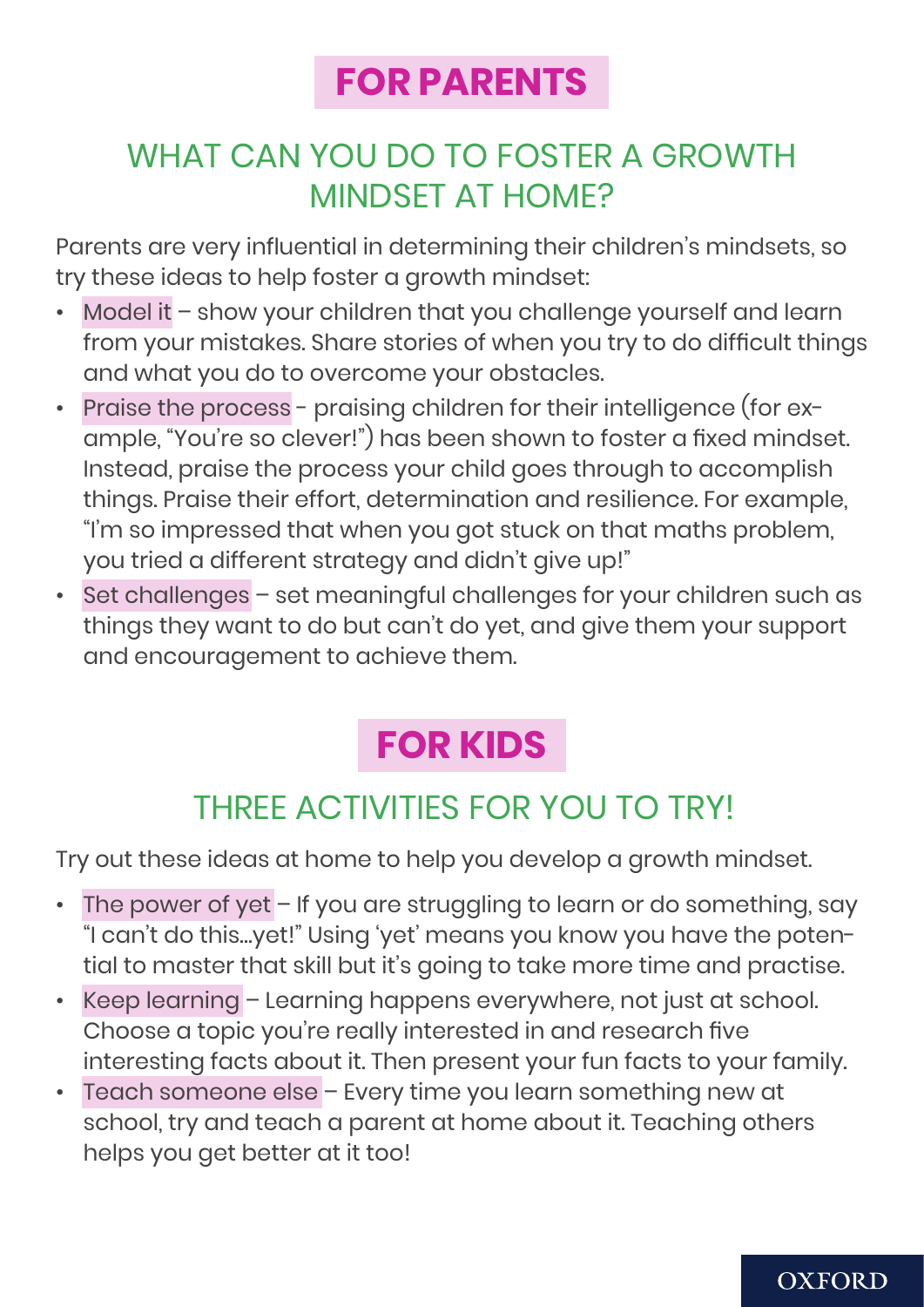### **PRIMARY**

### **PARENT TIPS:** PHYSICAL ACTIVITY

### WHY IS WELLBEING IMPORTANT?

Wellbeing is about feeling good and doing good. Research shows that children who are more fulfilled, learn better and achieve more. These resources are to help families support their children's wellbeing and build on the foundations that have been taught at school.

#### THE SCIENCE BEHIND PHYSICAL ACTIVITY

Physical activity is one of the best ways to look after our physical and mental health. It is recommended that children get at least 60 minutes of physical activity every day.

Children who are physically active have:

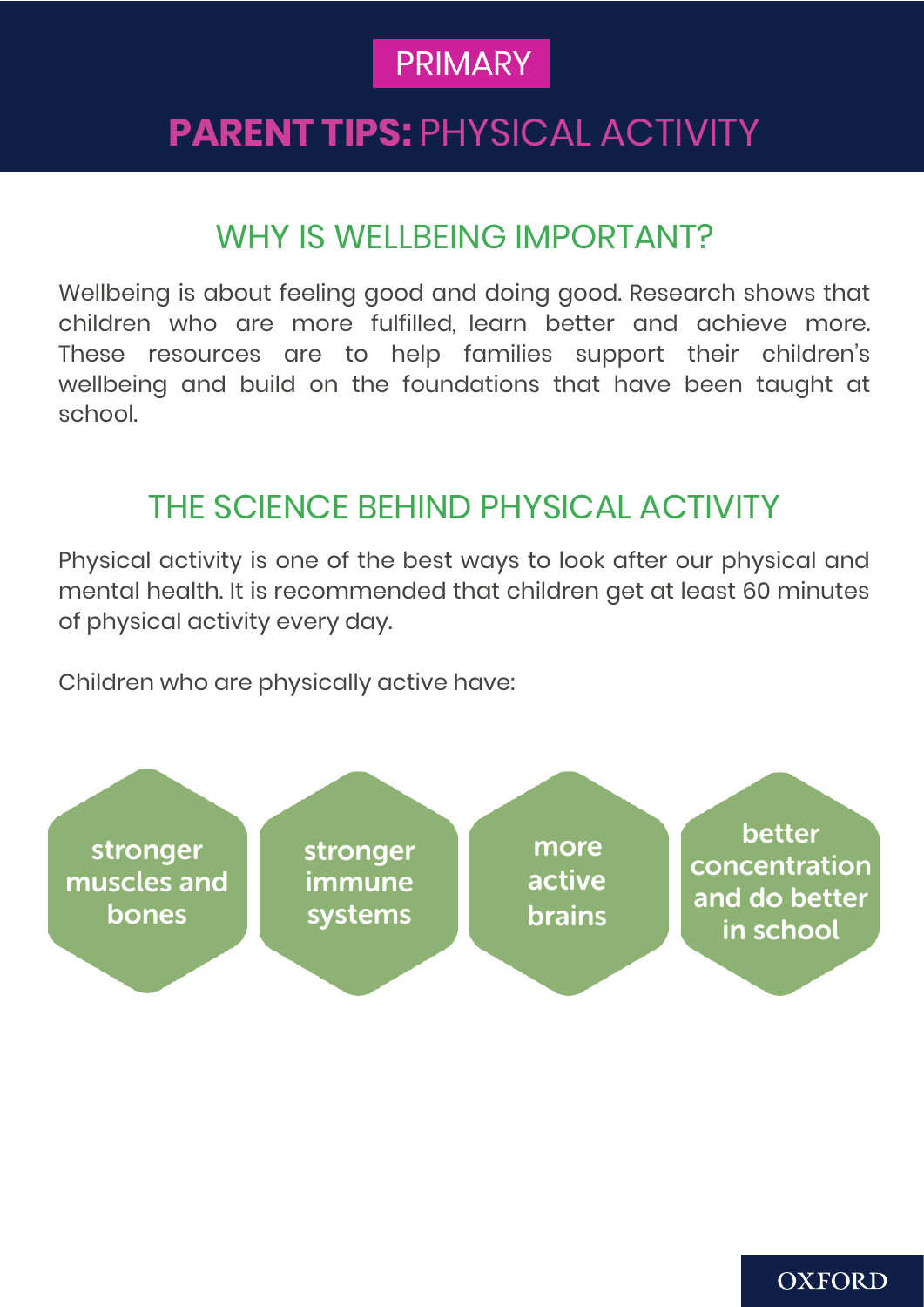### **FOR PARENTS**

### WHAT CAN YOU DO TO HELP YOUR CHILD GET ACTIVE?

Children who have parents who are active are 50% more likely to be physically active themselves, so it is important families get moving together. Why not try some of these ideas to see if they work for you and your family:

- Walk, cycle or scoot to school at least three times a week
- Go on a family bike ride at the weekends
- Play sports or go swimming with your children
- Use the car less and see if you can walk to more places together

## **FOR KIDS**

### FIVE ACTIVITIES TO BE MORE ACTIVE

Try these fun activities with your family and friends. The aim is to try and beat your score from the previous attempt:

- 1. Try new sports learning new sports can be a great way to stay active, meet new friends and learn new skills. Over this term, try and learn two new sports you've never tried before.
- 2. Move every hour sitting down for long periods is bad for our health. Every hour, get up and move around. Try star jumps, running on the spot, or walking somewhere. It doesn't matter what you do but get moving and get your heart beating faster.
- 3. Walk to school challenge can you walk to school at least three times a week? If you have to drive, can you get your parents to park further away from school and walk the rest of the way? Being active before school helps to wake up your brains for learning and exercise puts you in a better mood.
- 4. Active TV challenge every time you watch one programme on TV or an electronic device can you do one minute of physical activity? Every time we move our bodies we make them healthier and stronger.
- 5. Stairs challenge instead of using a lift, see if you can use the stairs instead. And if you have stairs in your home, when going up them, see if you can safely take two steps up a time – it'll increase your strength.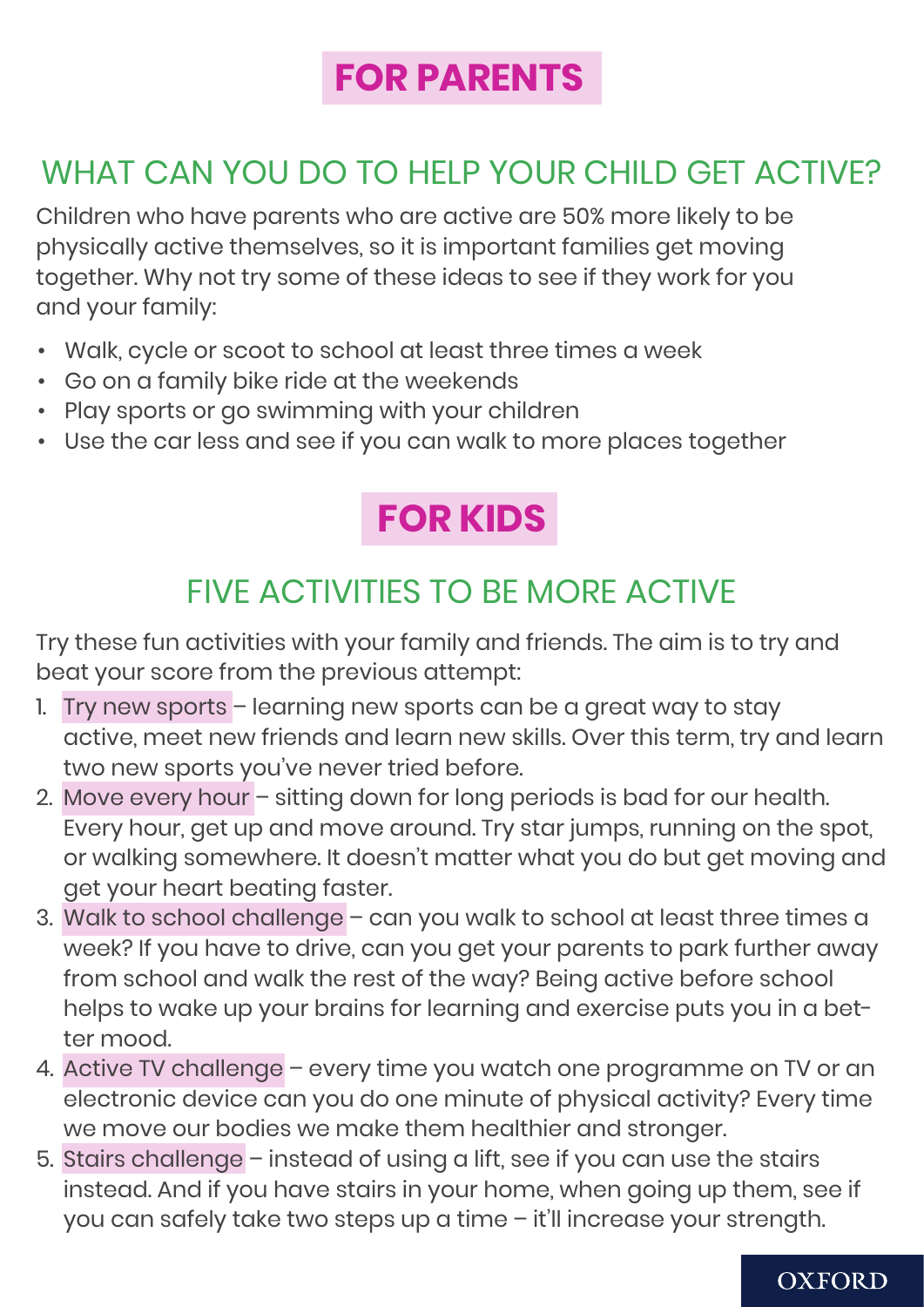### PRIMARY

### **PARENT TIPS:** POSITIVE EMOTIONS

### WHY IS WELLBEING IMPORTANT?

Wellbeing is about feeling good and doing good. Research shows that children who are more fulfilled, learn better and achieve more. These resources are to help families support their children's wellbeing and build on the foundations that have been taught at school.

#### THE SCIENCE BEHIND POSITIVE EMOTIONS

Positive emotions are ones that feel good and that we enjoy when we experience them. The top 5 positive emotions that people enjoy most often are: love, joy, amusement, gratitude, and hope.

Research shows that when people experience positive emotions regularly, they tend to be happier, more fulfilled and more successful. People who experience positive emotions regularly: